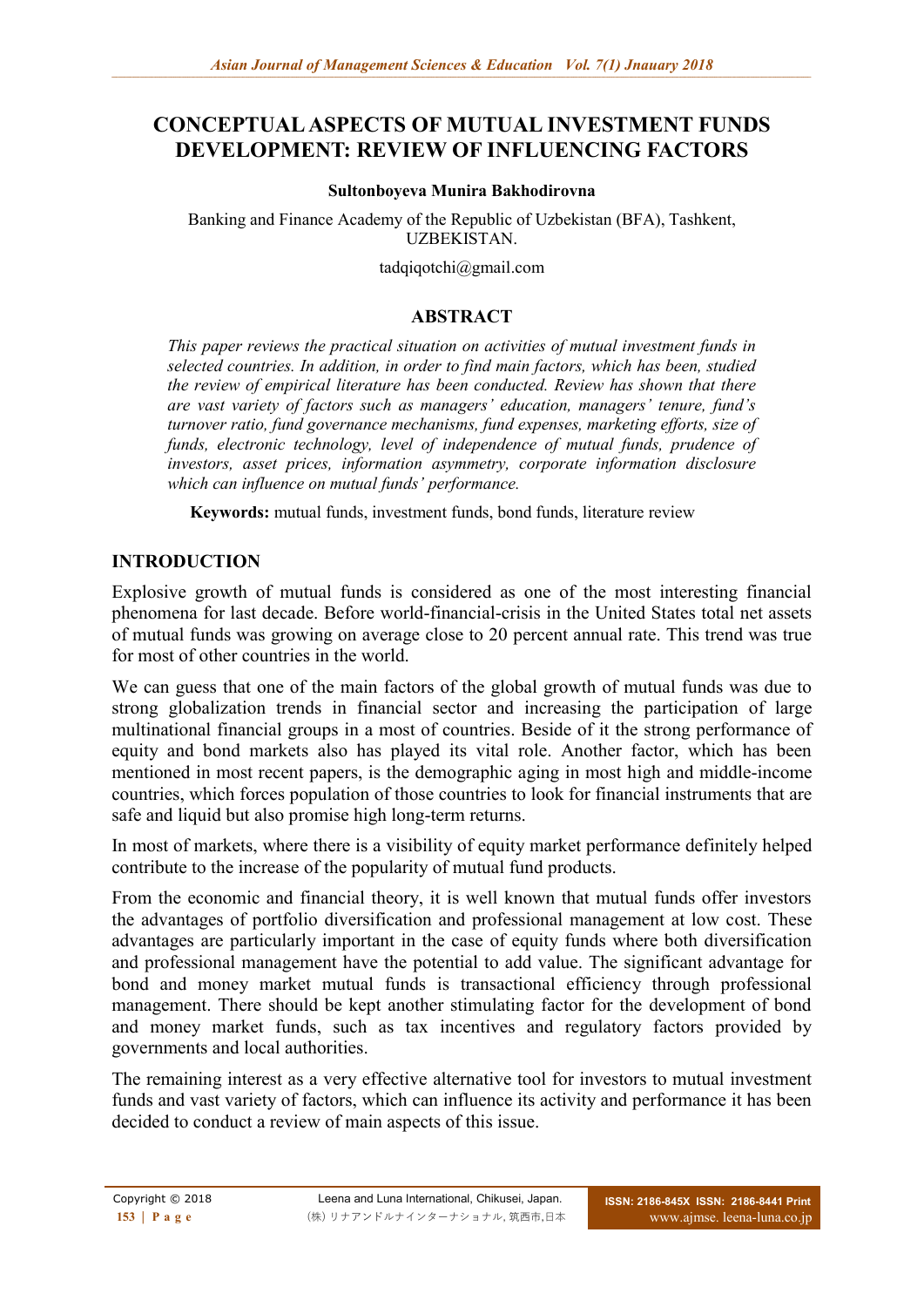## **REVIEW OF MUTUAL INVESTMENT FUNDS DEVELOPMENT BY COUNTRIES**

## **The United States and Europe**

The first open-end mutual fund was created in Boston in 1924. Mutual funds of both the closed and open-end varieties experienced turbulent growth in the 1920s. Mismanagement, fraud the stock market crash of 1929 became the main barrier in their further development. There was very small growth between 1930 and 1970.

Economic growth of 1990s stimulated the new interest on mutual funds. Thus most of researchers started focusing on issues and on the factors that explain the performance of mutual funds.

Study by Otten and Schweitzer (1998) that compared the US and European mutual fund industries found that the European mutual fund industry is lagging the American industry with regard to capital market importance, total assets and average fund size.

Fixed income mutual funds has been more preferred by European investors. In Europe itself, main players in mutual fund markets were large domestic groups, mostly banks, which caused the lower level of competition.

As mutual funds are financial institutions that serve the needs of households, their growth is likely to be determined by a number of factors. First and foremost is the level of income and wealth of the residents of a country. Conceptual aspect behind this idea is that investing in mutual funds is similar to purchasing life insurance and/or saving for retirement. Thus, it is a luxury good with a positive income elasticity of demand. However, in macroeconomic scale the relationship between per capita income and aggregate holdings of mutual fund assets is not always positive.

In the United States and France, because of obtrusion of tight restrictions on the interest rate that banks could pay on retail deposits money market mutual funds faced its growth.

In the end, mutual funds became competitive if to compare with banks through offering market-related returns and lower spreads than traditional bank deposits, in the same time ensuring the liquidity and ease of access.

Subdued inflation, rising equity prices, low and stable interest rates, demand for financial assets increased the demand for mutual funds (Reid 2000). Additional stimulus was provided by the expanded retirement savings plan.

#### **Australia**

The situation in countries with underdeveloped mutual fund industries, mainly in developing countries and emerging markets was not similar to what was happening in developed markets, even if to compare those counties with each other. Anglo-American countries were leading in the level of the development of securities markets and had the strong established common law traditions. Even among them countries like Australia, New Zealand and South Africa were in a position with relatively underdeveloped mutual fund industries with total assets around 10 percent of GDP. However, in all three countries mutual funds experienced considerable growth during the 1990s.

The main factors for such case can be considered the presence of a well-developed contractual savings industry in South Africa and the continuing credibility of tax-financed universal pensions in Australia and New Zealand. For example if to pay attention on reported Australian statistics it shows very large increase of mutual funds' performance, while the reason can be the inclusion of the compulsory pension funds.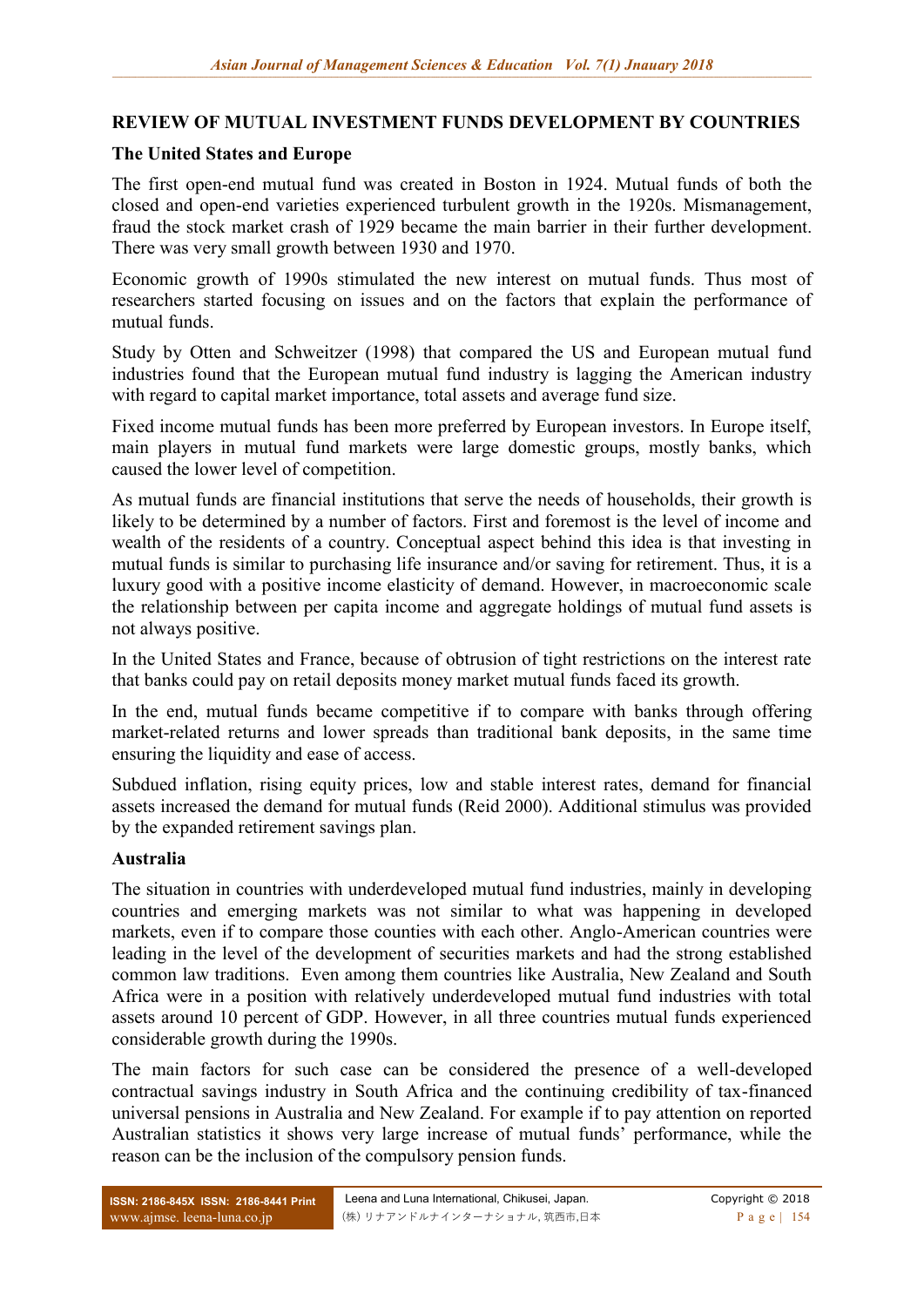# **Japan**

In East Asia, the experience of Japan is worth noting. Since the collapse of the Tokyo stock market in 1990, the mutual fund industry has stagnated. Total assets under management declined in relation to GDP from 9 to 8 percent. However, later despite of rigid restrictions on bank deposit rates in Japan levels of development of mutual investment fund continued. It can be assumed that even in the absence of regulatory distortions, money market mutual funds, once invented, mutual funds tend to grow to meet the demand from sophisticated investors, as they need a convenient and trustworthy place to allocate their liquid investment balances. Noteworthy is the fact that Japan is the case country where money market mutual funds have a significant share of over 25 percent of the mutual fund sector but their total assets are not large in relation to national income.

## **Brazil**

Despite of existence of the well developed equity markets the equity funds in Brazil and Chile, like in most middle-income countries, where far behind the level of developed countries. We can try to explain it through the simultaneous impact of several factors such as: low level of confidence in the integrity of local markets; low risk tolerance of investors; and use of overseas mutual funds by wealthier and more sophisticated investors.

If to compare with other middle-income countries, Brazil has the most developed mutual fund sector. In most other developing countries, mutual fund assets are close to, or lower than, 5 percent of GDP, while for many years this indicator for Brazil kept to be more than 5 percent.

Case of Brazil is also worth to be studied because of the well development of bond funds, similar to several countries of Continental European, such as Austria, France and Italy where government bond markets are large. From the economic theory, it is well known that bond funds have chance to further development in case of existence of large government, sufficient development of corporate and mortgage bond markets.

#### **REVIEW OF EMPIRICAL LITERATURE ON MUTUAL INVESTMENT FUNDS**

#### **Impact of various factors on performance of mutual funds**

The research literature on mutual funds is vast and covers a number of aspects.

Several recent papers study the influence of management structure, which includes management by teams and side by-side management. It has been shown that this factor is an important determinant of mutual fund performance. Chevalier and Ellison (1999) show the effect of the level of education of the mutual funds manager and fund performance. Golec (1996) studies the relationship between manager tenure and performance. Khorana, Servaes, and Wedge (2007) found that managerial ownership affects performance. Some of the recent papers in this direction are Baer, Kempf, and Ruenzi (2011), Cici, Gibson, and Moussawi (2010), and Deuskar, Pollet, Wang, and Zheng (2012). There are several studies on the relationship between the fund characteristics and performance. Wermers (2000) finds that a fund's turnover ratio has a positive effect on fund performance, while its expense ratio has a negative impact. It has been found that greater fund inflows erode fund performance (Chen et al., 2004; Pastor and Stambaugh, 2010). Another factor, which impact on fund performance is a fund governance mechanisms and the presence of the advisory contract (Khorana et al., 2007; Chen, Goldstein, and Jiang, 2008; Deli, 2002; Elton, Gruber, and Blake, 2003; Massa and Patgiri, 2009)

There are evidences that the relationship between mutual fund expenses and performance is also strong. Usually very high expense rations is normal for funds that are heavily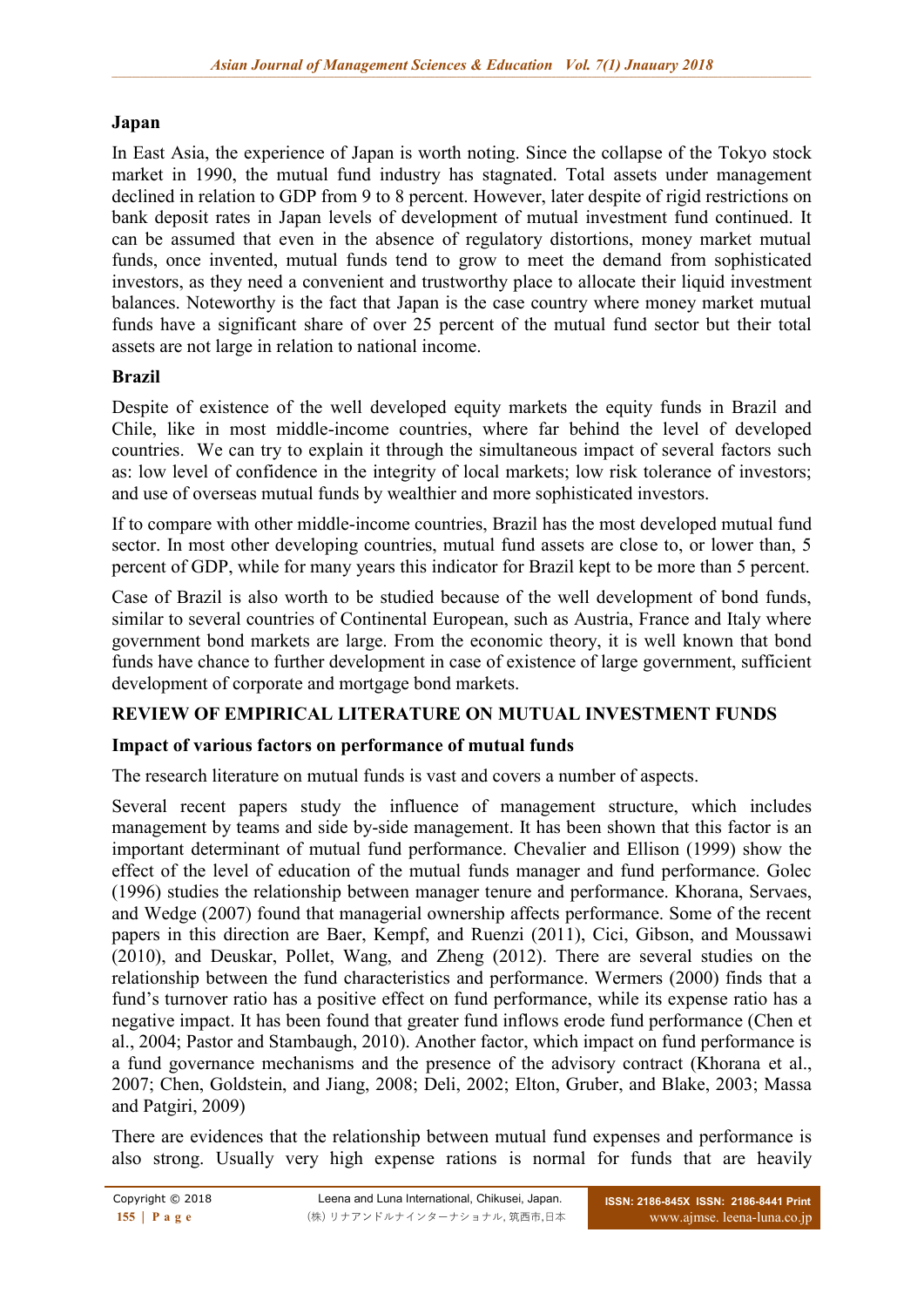underperforming. On the contrary, successful funds instead of raising their fees try to benefit from the increased size of their funds (Elton Et al. 1996, Carhart 1997). James et al. (1999) assumes that actively managed equity funds charge higher fees than index tracking funds or bond and money market funds, reflecting the higher costs of employing investment management staff to achieve diversification and strategy.

In setting fees, the role of fund governance cannot be underestimated. Smaller board funds and funds with more independent directors likely to charge lower fees (Tufano and Sevick 1997). Larger and more mature funds as well as no-load funds have lower expense ratios (Malhotra and McLeod 1997). Sirri and Tufano (1997) found the positive correlation between high performance and marketing effort and between performance and fees. Allocation strategies seem to have its own impact on fund fees, as aggressive growth funds tend to charge higher entry and exit fees to discourage redemptions. This happens due to the fact that they hold more of the smaller, less liquid stocks (Chordia 1996).

Scale and scope economies is an important feature of mutual funds and especially fund complexes. Large overheads, such as record keeping, communication and marketing, although adverse price impact and managerial diseconomies of scale place a limit on the efficient size of funds (Baumol et al. 1990, Sirri and Tufano 1993, Collins and Mack 1997, James et al. 1999). However, despite the basic academic advice offered to investors to prefer low expense index funds, actively managed funds continue to be popular (Gruber 1996). In practice, less than 10 percent of total mutual fund assets are index-tracking funds.

Transaction costs in most studies has not been considered when the main focus was given to performance based on mutual funds returns. A single index model in explaining mutual funds returns was put into the doubt (Fama and French, 1996; Cahart, 1997; Chen et all, 2000).

Sirri and Tufano (1998) based on their research insure that investors in equity portfolios are sensitive to entry commissions. It has been found that funds with significant capital gain distributions and heavily-taxed dividends are less attractive to investors than funds with similar pretax returns and lower tax charges (Bergstresser and Poterba, 2002). The study was based on investigation of the impact of unrealized gains as well as recent capital gain distributions on inflows. As regards questions of microeconomic efficiency, the prevailing view is and the standard advice for investors is to invest in low expense index funds (Malkiel 1995, Bogle 1999).

In our subjective opinion, the most important factor, which is considered that, can be implied in any countries growth of mutual funds is the advent of electronic technology and the concomitant large reduction in the cost of operating a large number of accounts and an even larger volume of transactions.

#### **Issues of independence of mutual funds**

According to Tate (2000) even in the US, the real independence of directors in mutual funds is under the question. In India for mutual fund companies, it is required for at least 50% directors to be independent. There is still a knowledge gap on the questions whether they really remain independent.

Massa (2003) finds a negative relation between performance and the degree of product differentiation in the mutual fund families, whereas Chen et al. (2004) show that fund performance, controlling for its own size, does not deteriorate with size of the fund family it belongs to. Gaspar, Massa and Matos (2006) find evidence that mutual fund families may cross subsidise the performance of a favoured fund while Chen and Chen (2009) and Cici et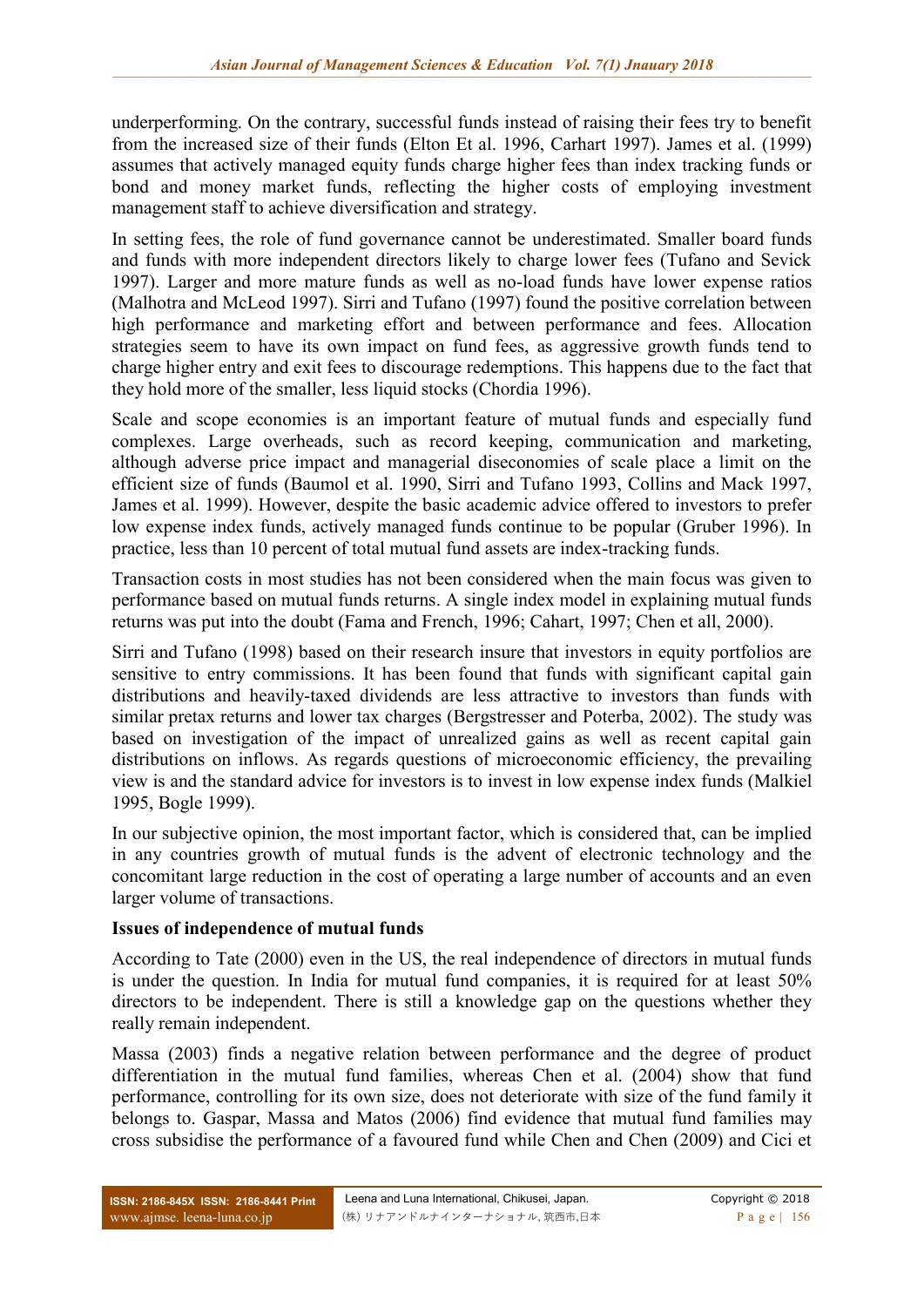al. (2010) find that mutual fund families that have both mutual funds and hedge funds, favour hedge funds over the mutual funds.

## **Asset Prices**

Finally, there is research, which shows the effect of institutional investment on the dynamics of asset prices.

Badrinath, Gay and Kale (1989) and Del Guercio (1996) found that institutional investors give their preference for bigger, low-risk, and low leverage firms due to prudence. Evidence shows that asset prices has been affected because of this preference. Theory and empirical evidence was provided by Badrinath, Kale, and Noe (1995) on impact of prudence, which results in the returns on portfolios with high institutional interest leading the returns on the portfolio of low institutional interest stocks.

Empirical results provided by Sias (1997), Boehmer, and Kelly (2009) and Cohen and Frazzini (2008) support the series of hypotheses which claim that ownership by institutional investors affects other aspects of financial markets such as liquidity and return predictability. Mutual investment funds in developing markets can face the capacity constraints, which can be seen in behavior of investors, who seek to invest in only 10 percent of companies out of overall number of listed companies.

#### **Information**

From the theory, it is know that information asymmetry refers to inequalities between the information held by market participants, which can affect investors' decision-making.

Studies conducted in China and in other countries have coinciding results, claiming that company's earnings management is closely related to its information environment. Both Dye (1988) and Trueman and Titman (1988) find that information asymmetry between shareholders and management is a necessary condition for the existence of earnings management.

Yang (2005) studied the relationship between information disclosure and earnings management through implementation of a client–agency model. His findings suggest that information forecasts can decrease the information asymmetry between managers and owners. According to results, managers should face an additional cost for their deliberate forecasting of inaccurate information, so that managers' information forecasts can reduce the possibility of earnings management.

Xia and Lu (2005) use listed companies' condemned announcements as a proxy for information disclosure and their results indicate that the degree of earnings management and the quality of information disclosure have a negative relationship. This implies that listed companies may lower information disclosure quality to conceal their earnings management.

Fang and Hong (2007) made their conclusions where they state that the quality of corporate disclosure has an effect on analysts' behavior. Thus it comes the logical conclusion that that the information asymmetry between investors and listed companies leads to management speculation.

Dai, Kong and Wang (2013) investigates how information asymmetry and mutual fund ownership affect listed companies' earnings management. They found that reducing information asymmetry improves firms' earnings management behavior.

#### **CONCLUSION**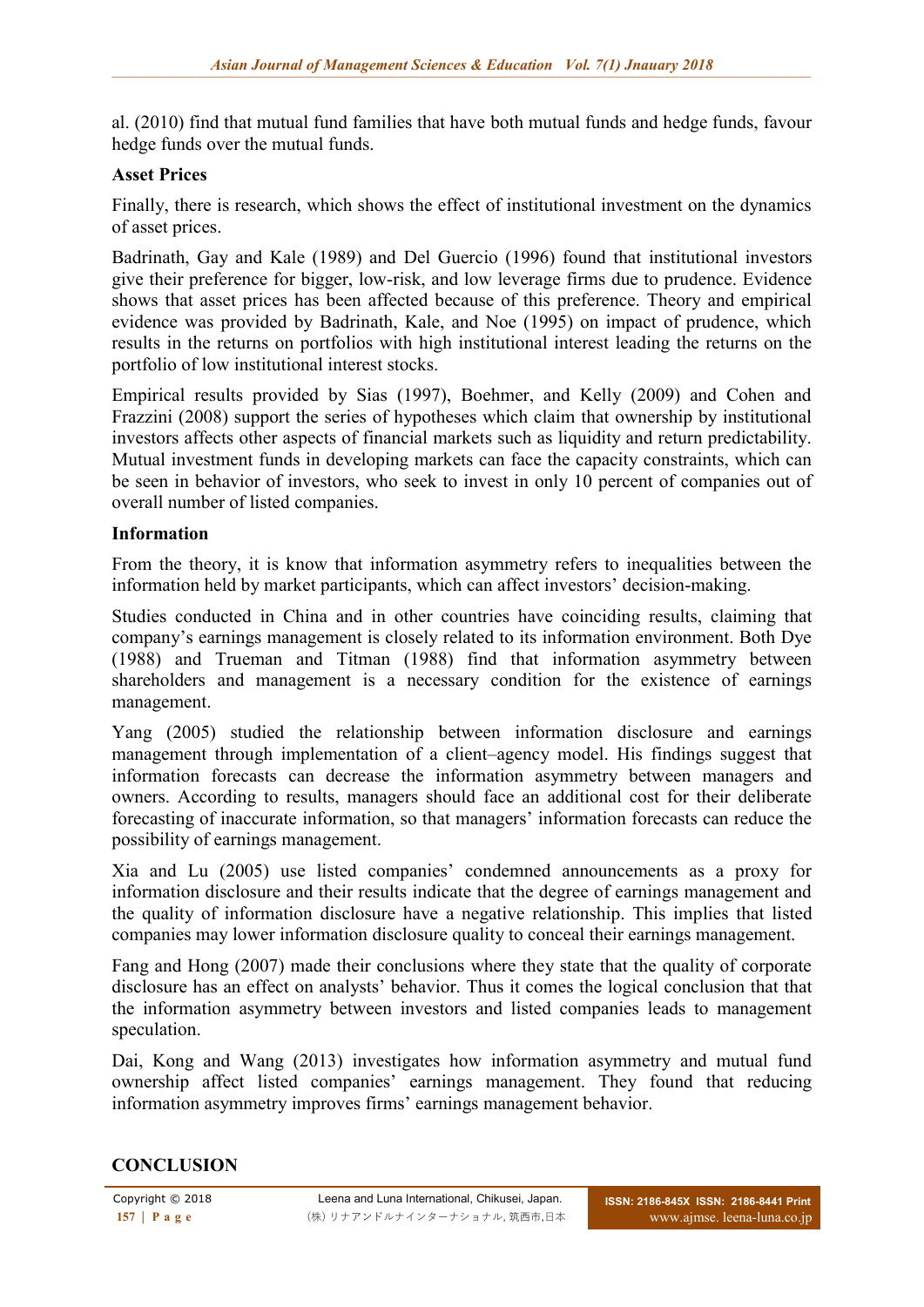In general, review of literature on mutual funds show that mutual investment funds are developed in countries, which have better developed, and more stable capital markets. This is due to liquidity and profitability of investable securities, investors' confidence in market integrity and overall higher amount of supply of securities, which are attractive for investing. It is clear that equity funds dominate in Anglo-American countries and bond funds in most of Continental Europe and in middle-income countries. Equity funds are significantly smaller in countries with higher market volatility and weaker accounting standards, this can lead to conclusion that in developed countries, investors are more concerned with market microstructure. Opposite to this in developing countries, macroeconomic factor seems to be the most significant. In developing countries, there is a strong relationship between bond fund development and high levels of GDP per capita, also strong relationship between bond fund development and low levels of interest rates. However, in both developed and developing countries, lower country risk and higher investor confidence leads to greater fund development.

In addition, it is clear that there should be developed microeconomic, macroeconomic and institutional infrastructure for maximization of positive effects from establishing the mutual funds.

Review has shown that there are vast variety of factors such as managers' education, managers' tenure, fund's turnover ratio, fund governance mechanisms, fund expenses, marketing efforts, size of funds, electronic technology, level of independence of mutual funds, prudence of investors, asset prices, information asymmetry, corporate information disclosure which can influence on mutual funds' performance. Knowing these factors and their relationship with mutual funds' performance has a practical benefit in decision making both for managers of mutual investment funds and investors. Additionally, these factors can be used for further researches devoted on studying the mutual investment funds activities during the selection of variables to test through quantitative and qualitative methods.

# **REFERENCES**

- [1] Badrinath, S. G., Gay, G. D., & Kale, J. R. (1989). Patterns of institutional investments, prudence, and the managerial 'safety net' hypothesis*. Journal of Risk and Insurance, 56,* 605-629.
- [2] Badrinath, S. G., Kale, J. R., & Noe, T. H. (1995). Of shepherds, sheep, and the crossautocorrelations in equity returns. *Review of Financial Studies, 8,* 401-430.
- [3] Baer, M., Kempf, A., & Ruenzi, S. (2011). Is a team different from the sum of its parts? Evidence from mutual fund managers. *Review of Finance, 15*, 359e396.
- [4] Baumol, W. J., Stephen, M. G., Lili, A. G., & Michale, F. K. (1990). *The economics of mutual fund markets: Competition versus Regulation.* Boston, MA: Kluwer Academic Publishers.
- [5] Bergstresser, D., & Poterba J. (2002). Do after-tax returns affect mutual fund inflows? *Journal of Financial Economics 63*, 381-414.
- [6] Boehmer, E., & Kelley, E. (2009). Institutional investors and the informational efficiency of prices. *Review of Financial Studies, 22*, 3563-3594.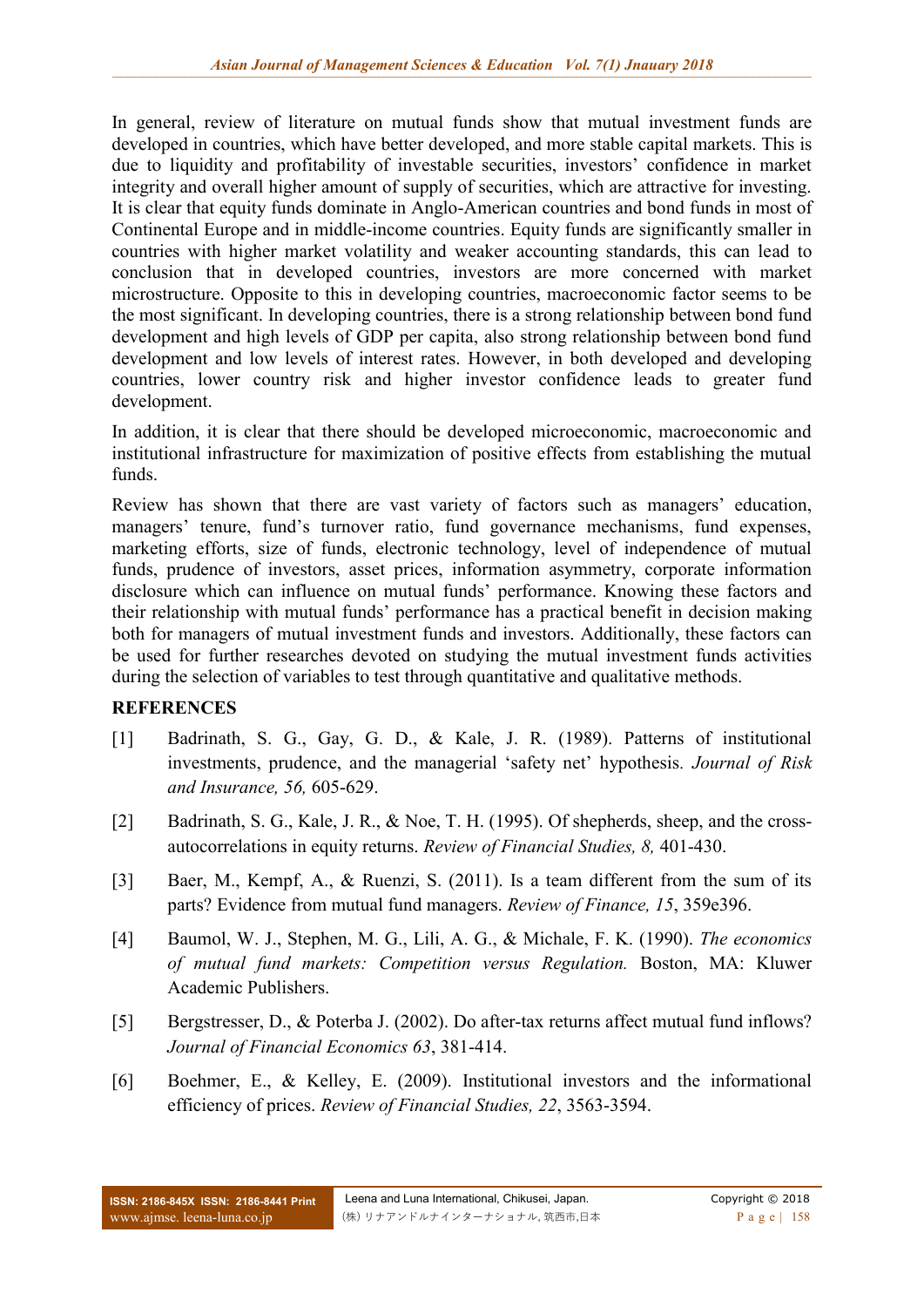- [7] Bogle, J. (1999). *Common sense on mutual funds: New imperatives for the intelligent investor*. New York: John Wiley and Sons, Inc.
- [8] Carhart, M. (1997). On persistence in mutual fund performance. *Journal of Finance, 56*, 57-82.
- [9] Chen, H.L, Jegadeesh, N., & Wermers, R. (2000). The value of active mutual fund management: An examination of the stockholdings and trades of fund managers. *Journal of Financial and Quantitative Analysis, 35* (3), 343-368.
- [10] Chen, J., Hong, H., Huang, M., & Kubik, J. D. (2004). Does fund size erode mutual fund performance? The role of liquidity and organization. *American Economic Review, 94*, 1276-1302.
- [11] Chen, Q., Goldstein, I., & Jiang, W. (2008). Director ownership in the U.S. mutual fund industry. *Journal of Finance, 63*, 2629-2677.
- [12] Chevalier, J., & Ellison, G. (1999). Are some mutual fund managers better than others? Cross-sectional patterns in behavior and performance. *Journal of Finance, 54*, 875-899.
- [13] Chordia, T. (1996). The structure of mutual fund charges. *Journal of Financial Economics, 41*, 3-39.
- [14] Cici, G., Gibson, S., & Moussawi, R. (2010). Mutual fund performance when parent firms simultaneously manage hedge funds. *Journal of Financial Intermediation, 19*, 169-187.
- [15] Cohen, L., & Frazzini, A. (2008). Economic links and predictable returns. *Journal of Finance, 63*, 1977-2011.
- [16] Collins, S., & Philip, M. (1997). The optimal amount of assets under management in the mutual fund industry. *Financial Analyst Journal*, 67-73.
- [17] Dai, Y., Kong, D., & Wang, L. (2013). Information asymmetry, mutual funds and earnings management: Evidence from China. *China Journal of Accounting Research, 6*, 187–209.
- [18] Del, G. D. (1996). The distorting effect of the prudent man law on institutional equity investments. *Journal of Financial Economics, 40*, 31-62.
- [19] Deli, D. N. (2002). Mutual fund advisory contracts: an empirical investigation. *Journal of Finance, 57*, 109-133.
- [20] Deuskar, P., Pollet, J. M., Wang, Z. J., & Zheng, L. (2012). The good, the bad or the expensive? Which mutual fund managers join hedge funds? *Review of Financial Studies, 24*, 3009-3024.
- [21] Dye, R.A. (1988). Earnings management in an overlapping generations' model. *Journal of Accounting Research, 26*, 195–235.
- [22] Elton, E.J, Gruber M., & Blake C. (1996). The persistence of risk-adjusted mutual fund performance. *Journal of Business, 69*(2), 133-157.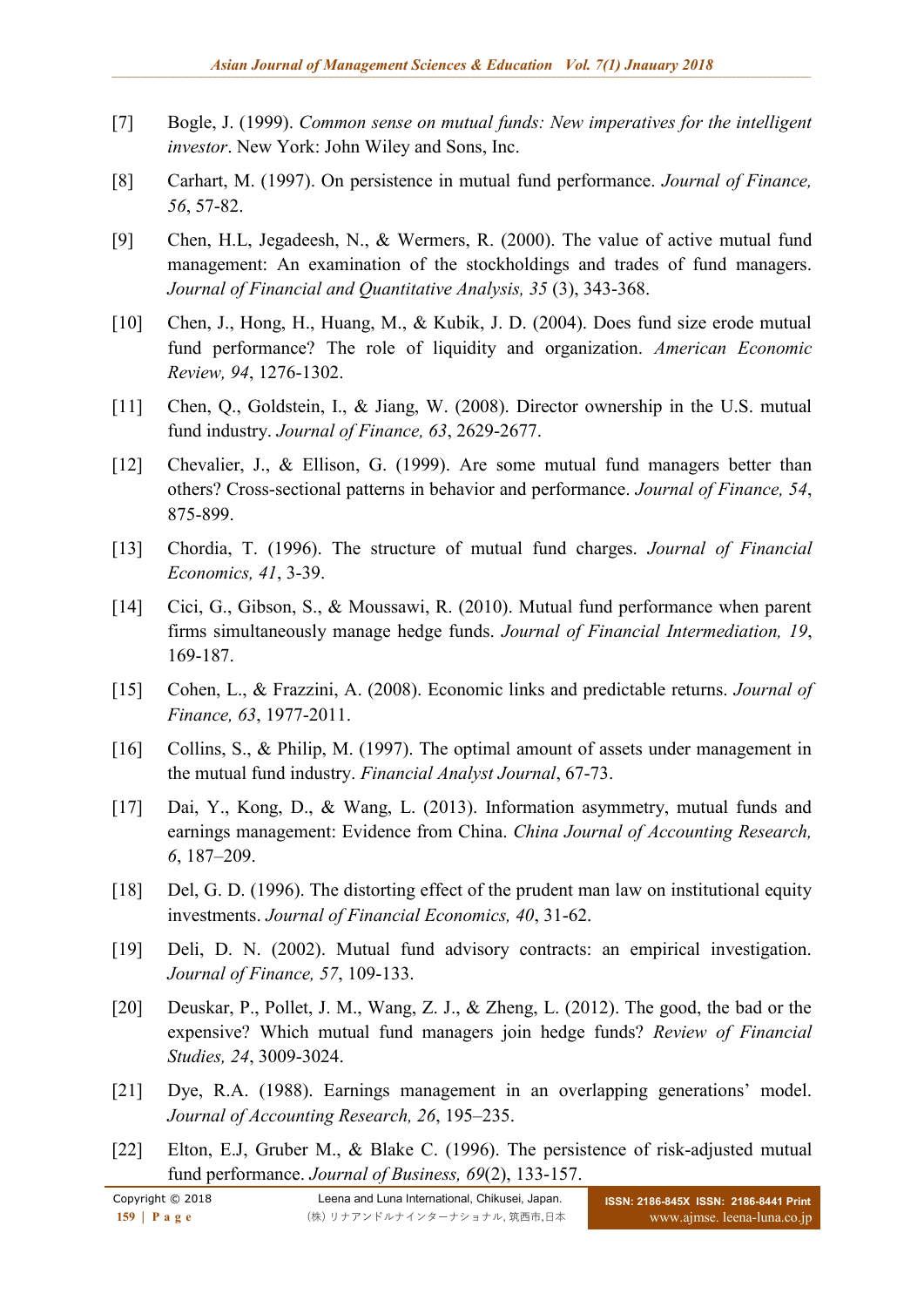- [23] Elton, E.J., Gruber, M.J., & Blake, C.R. (2003). Incentive fees and mutual funds. *Journal of Finance, 58*, 779-804.
- [24] Fama, E.F., & French, K.R. (1996). Multifactor explanations of asset pricing anomalies. *Journal of Finance, 51* (1), 55-84
- [25] Fang, J.X., & Hong, J.Q., (2007). Listed firms' information disclosure quality and securities analysts' earnings forecasts. Securities *Market Herald, 3*, 25–30.
- [26] Gaspar, J.M., Massa, M., & Matos, P. (2006). Favoritism in mutual fund families? Evidence on strategic cross-fund subsidization. *Journal of Finance, 61*, 73-104.
- [27] Golec, H.J. (1996). The effects of mutual fund managers' characteristics on their portfolio performance, risk, and fees. *Financial Services Review, 5*, 133-148.
- [28] Gruber, M. J. (1996). Another puzzle: The growth of actively managed mutual funds. *Journal of Finance, 51*(3), 783-810.
- [29] James, E., Gary, F., James, S., & Dimitri, V. (1999). Mutual funds and institutional investments: What is the most efficient way to set up individual accounts in a social security system? *World Bank Policy Research Paper, 2099*.
- [30] Khorana, A., Servaes, H., & Wedge, L. (2007). Portfolio manager ownership and fund performance: an empirical analysis. *Journal of Financial Economics, 40*, 403-427.
- [31] Malhotra, D.K., & Robert, M. L. (1997). An empirical analysis of mutual fund expenses. *Journal of Financial Research, 20*(2), 175-190.
- [32] Malkiel, B. G. (1995). Returns from investing in equity mutual funds 1971 to 1991. *Journal of Finance, 50*(2), 549-572.
- [33] Massa, M. (2003). How do family strategies affect fund performance? When performance maximization is not the only game in town. *Journal of Financial Economics, 67*, 249-304.
- [34] Massa, M., & Patgiri, R. (2009). Incentives and mutual fund performance: Higher performance or just higher risk taking? *Review of Financial Studies, 22*, 1777-1815.
- [35] Otten, R., & Mark, S. (1998). *A comparison between the European and the U.S. mutual fund industry*. Maastricht: Limburg Institute of Financial Economics, Maastricht University.
- [36] Pastor, L., & Stambaugh, R. (2010). On the size of the active management industry. USA: University of Chicago.
- [37] Reid, B. (2000). The 1990s: A decade of expansion and change in the U.S. mutual fund industry. *Investment Company Institute Perspective, 6*(3).
- [38] Sias, R. (1997). The sensitivity of individual and institutional investors' expectations to changing market conditions: Evidence from closed-end funds. *Review of Quantitative Finance and Accounting, 8*, 245-269.